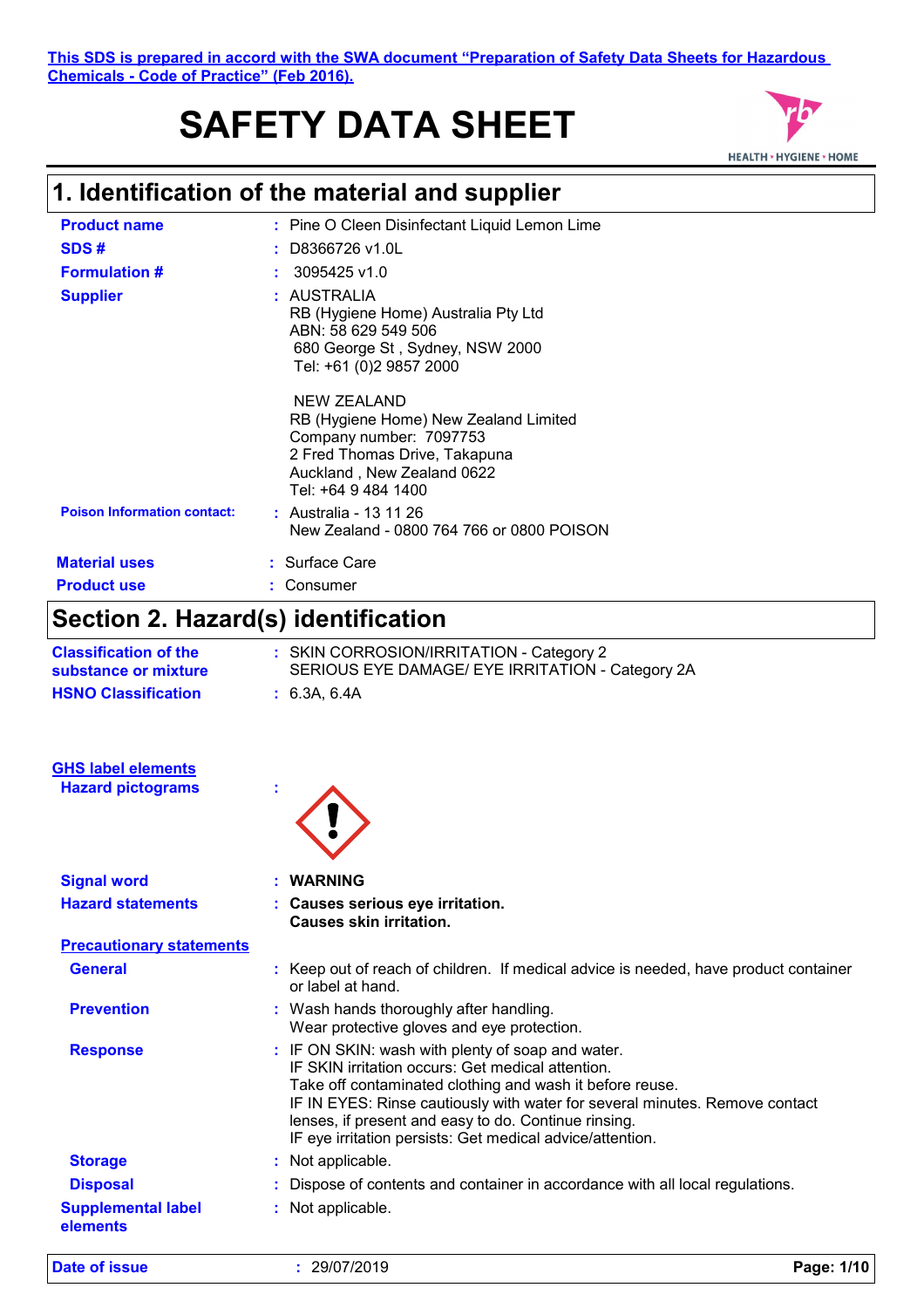# **Section 2. Hazard(s) identification**

**Other hazards which do not :** None known. **result in classification**

# **Section 3. Composition and ingredient information**

**Substance/mixture :**

: Mixture

| <b>Ingredient name</b>                                                          | $\%$ (w/w) | <b>CAS number</b> |
|---------------------------------------------------------------------------------|------------|-------------------|
| quaternary ammonium compounds, benzyl-C8-18-alkyldimethyl, chlorides $\leq 1.8$ |            | 68424-85-1        |

#### **Other Non-hazardous ingredients to 100%**

**Occupational exposure limits, if available, are listed in Section 8.**

### **Section 4. First aid measures**

#### **Description of necessary first aid measures**

| <b>Eye contact</b>  | : Immediately flush eyes with plenty of water, occasionally lifting the upper and lower<br>eyelids. Check for and remove any contact lenses. Continue to rinse for at least 10<br>minutes. Get medical attention.                                                                                                                                                                                                                                                                                                                                                                                                                                                                                                                                                                                                            |
|---------------------|------------------------------------------------------------------------------------------------------------------------------------------------------------------------------------------------------------------------------------------------------------------------------------------------------------------------------------------------------------------------------------------------------------------------------------------------------------------------------------------------------------------------------------------------------------------------------------------------------------------------------------------------------------------------------------------------------------------------------------------------------------------------------------------------------------------------------|
| <b>Inhalation</b>   | : Remove victim to fresh air and keep at rest in a position comfortable for breathing.<br>If not breathing, if breathing is irregular or if respiratory arrest occurs, provide<br>artificial respiration or oxygen by trained personnel. It may be dangerous to the<br>person providing aid to give mouth-to-mouth resuscitation. Get medical attention if<br>adverse health effects persist or are severe. If unconscious, place in recovery<br>position and get medical attention immediately. Maintain an open airway. Loosen<br>tight clothing such as a collar, tie, belt or waistband.                                                                                                                                                                                                                                 |
| <b>Skin contact</b> | : Flush contaminated skin with plenty of water. Remove contaminated clothing and<br>shoes. Continue to rinse for at least 10 minutes. Get medical attention. Wash<br>clothing before reuse. Clean shoes thoroughly before reuse.                                                                                                                                                                                                                                                                                                                                                                                                                                                                                                                                                                                             |
| <b>Ingestion</b>    | : Wash out mouth with water. Remove dentures if any. Remove victim to fresh air<br>and keep at rest in a position comfortable for breathing. If material has been<br>swallowed and the exposed person is conscious, give small quantities of water to<br>drink. Stop if the exposed person feels sick as vomiting may be dangerous. Do not<br>induce vomiting unless directed to do so by medical personnel. If vomiting occurs,<br>the head should be kept low so that vomit does not enter the lungs. Get medical<br>attention if adverse health effects persist or are severe. Never give anything by<br>mouth to an unconscious person. If unconscious, place in recovery position and get<br>medical attention immediately. Maintain an open airway. Loosen tight clothing such<br>as a collar, tie, belt or waistband. |

#### **Most important symptoms/effects, acute and delayed**

| Date of issue                         | : 29/07/2019                                                                               | Page: 2/10 |
|---------------------------------------|--------------------------------------------------------------------------------------------|------------|
| <b>Ingestion</b>                      | : No specific data.                                                                        |            |
| <b>Skin contact</b>                   | Adverse symptoms may include the following:<br>irritation<br>redness                       |            |
| <b>Inhalation</b>                     | : No specific data.                                                                        |            |
| <b>Eye contact</b>                    | : Adverse symptoms may include the following:<br>pain or irritation<br>watering<br>redness |            |
| <b>Over-exposure signs/symptoms</b>   |                                                                                            |            |
| <b>Ingestion</b>                      | : No known significant effects or critical hazards.                                        |            |
| <b>Skin contact</b>                   | : Causes skin irritation.                                                                  |            |
| <b>Inhalation</b>                     | : No known significant effects or critical hazards.                                        |            |
| Eye contact                           | : Causes serious eye irritation.                                                           |            |
| <b>Potential acute health effects</b> |                                                                                            |            |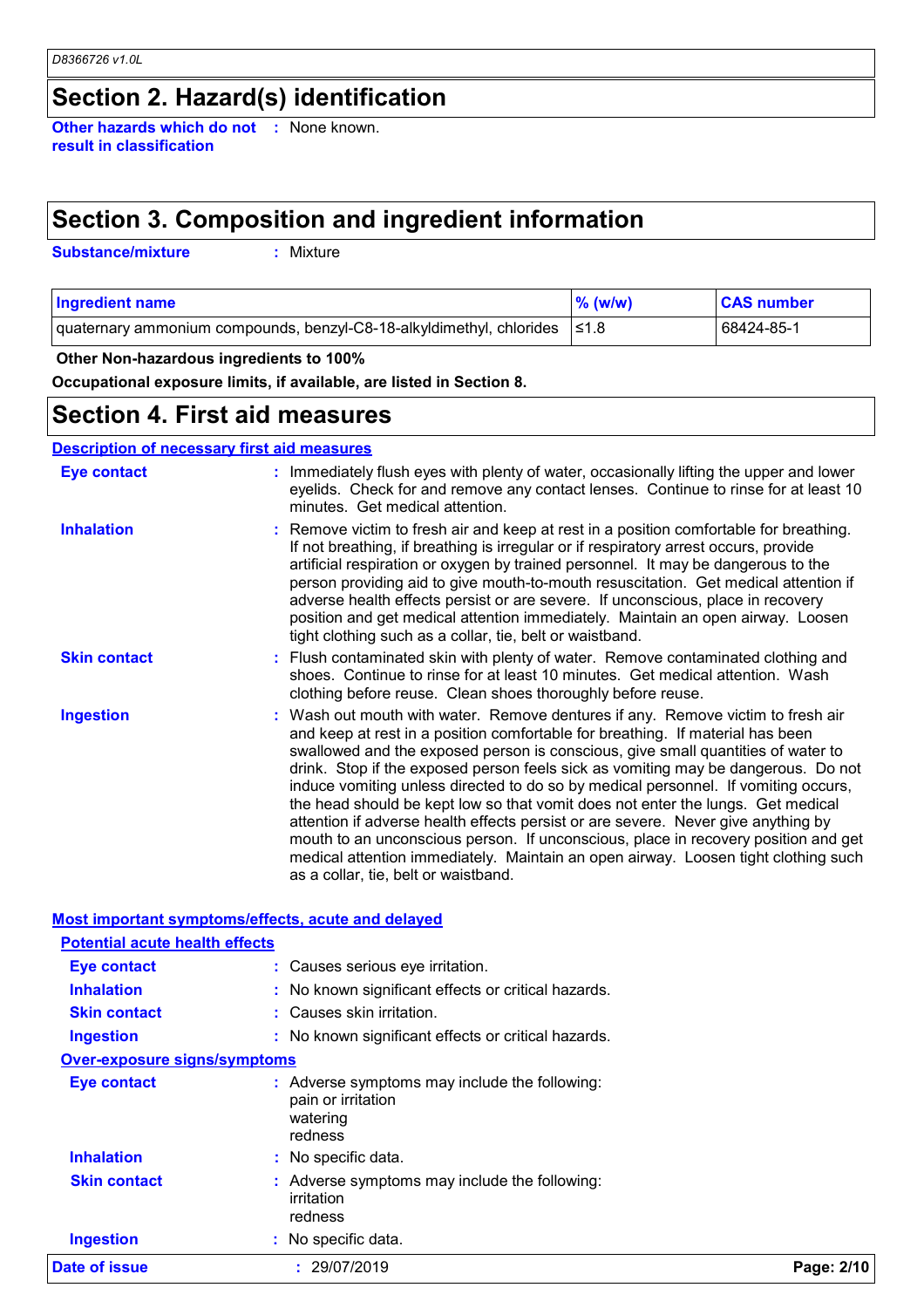# **Section 4. First aid measures**

|                                   | Indication of immediate medical attention and special treatment needed, if necessary                                                                                          |
|-----------------------------------|-------------------------------------------------------------------------------------------------------------------------------------------------------------------------------|
| <b>Notes to physician</b>         | : Treat symptomatically. Contact poison treatment specialist immediately if large<br>quantities have been ingested or inhaled.                                                |
| <b>Specific treatments</b>        | : No specific treatment.                                                                                                                                                      |
| <b>Protection of first-aiders</b> | : No action shall be taken involving any personal risk or without suitable training. It<br>may be dangerous to the person providing aid to give mouth-to-mouth resuscitation. |

**See toxicological information (Section 11)**

# **Section 5. Fire-fighting measures**

| <b>Extinguishing media</b>                             |                                                                                                                                                                                                     |
|--------------------------------------------------------|-----------------------------------------------------------------------------------------------------------------------------------------------------------------------------------------------------|
| <b>Suitable extinguishing</b><br>media                 | : Use an extinguishing agent suitable for the surrounding fire.                                                                                                                                     |
| <b>Unsuitable extinguishing</b><br>media               | : None known.                                                                                                                                                                                       |
| <b>Specific hazards arising</b><br>from the chemical   | : In a fire, hazardous decomposition products may be produced.                                                                                                                                      |
| <b>Hazardous thermal</b><br>decomposition products     | : No specific data.                                                                                                                                                                                 |
| <b>Special protective actions</b><br>for fire-fighters | : Promptly isolate the scene by removing all persons from the vicinity of the incident if<br>there is a fire. No action shall be taken involving any personal risk or without<br>suitable training. |
| <b>Special protective actions</b><br>for fire-fighters | : Fire-fighters should wear appropriate protective equipment and self-contained<br>breathing apparatus (SCBA) with a full face-piece operated in positive pressure<br>mode.                         |

# **Section 6. Accidental release measures**

| <b>Personal precautions, protective equipment and emergency procedures</b> |  |                                                                                                                                                                                                                                                                                                                                                                                                                  |
|----------------------------------------------------------------------------|--|------------------------------------------------------------------------------------------------------------------------------------------------------------------------------------------------------------------------------------------------------------------------------------------------------------------------------------------------------------------------------------------------------------------|
| For non-emergency<br>personnel                                             |  | : No action shall be taken involving any personal risk or without suitable training.<br>Evacuate surrounding areas. Keep unnecessary and unprotected personnel from<br>entering. Do not touch or walk through spilled material. Avoid breathing vapor or<br>mist. Provide adequate ventilation. Wear appropriate respirator when ventilation is<br>inadequate. Put on appropriate personal protective equipment. |
|                                                                            |  | <b>For emergency responders</b> : If specialized clothing is required to deal with the spillage, take note of any<br>information in Section 8 on suitable and unsuitable materials. See also the<br>information in "For non-emergency personnel".                                                                                                                                                                |
| <b>Environmental precautions</b>                                           |  | : Avoid dispersal of spilled material and runoff and contact with soil, waterways,<br>drains and sewers. Inform the relevant authorities if the product has caused<br>environmental pollution (sewers, waterways, soil or air).                                                                                                                                                                                  |
| <b>Methods and materials for containment and cleaning up</b>               |  |                                                                                                                                                                                                                                                                                                                                                                                                                  |
| <b>Small spill</b>                                                         |  | : Stop leak if without risk. Move containers from spill area. Dilute with water and mop<br>up if water-soluble. Alternatively, or if water-insoluble, absorb with an inert dry<br>material and place in an appropriate waste disposal container. Dispose of via a<br>licensed waste disposal contractor.                                                                                                         |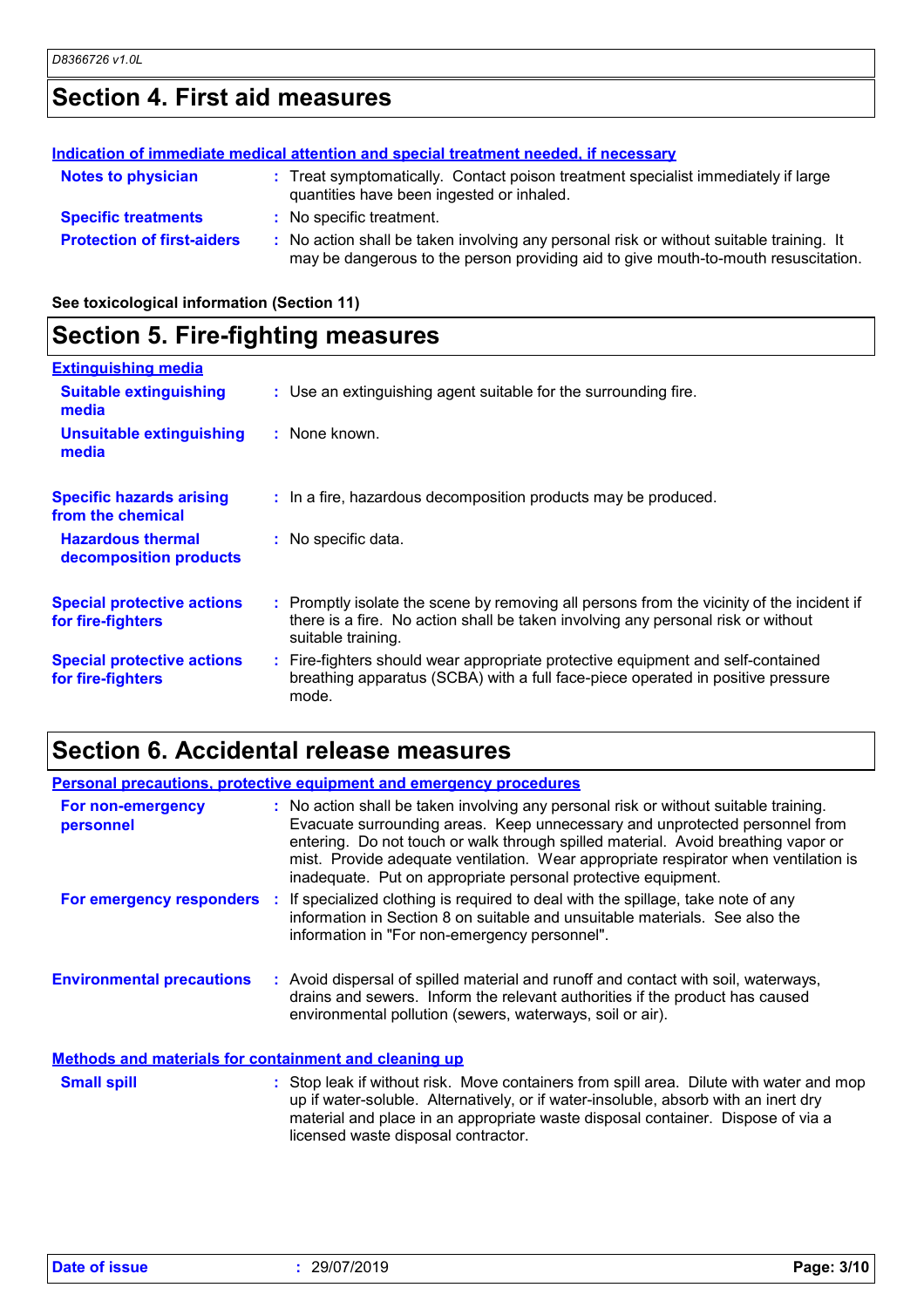# **Section 6. Accidental release measures**

| <b>Large spill</b> | : Stop leak if without risk. Move containers from spill area. Approach release from<br>upwind. Prevent entry into sewers, water courses, basements or confined areas.<br>Wash spillages into an effluent treatment plant or proceed as follows. Contain and<br>collect spillage with non-combustible, absorbent material e.g. sand, earth,<br>vermiculite or diatomaceous earth and place in container for disposal according to<br>local regulations (see Section 13). Dispose of via a licensed waste disposal<br>contractor. Contaminated absorbent material may pose the same hazard as the<br>spilled product. Note: see Section 1 for emergency contact information and Section |
|--------------------|---------------------------------------------------------------------------------------------------------------------------------------------------------------------------------------------------------------------------------------------------------------------------------------------------------------------------------------------------------------------------------------------------------------------------------------------------------------------------------------------------------------------------------------------------------------------------------------------------------------------------------------------------------------------------------------|
|                    | 13 for waste disposal.                                                                                                                                                                                                                                                                                                                                                                                                                                                                                                                                                                                                                                                                |

**See Section 1 for emergency contact information. See Section 8 for information on appropriate personal protective equipment. See Section 13 for additional waste treatment information.**

# **Section 7. Handling and storage**

**Precautions for safe handling**

| <b>Protective measures</b>                                                       | : Put on appropriate personal protective equipment (see Section 8). Do not ingest.<br>Avoid contact with eyes, skin and clothing. Avoid breathing vapor or mist. Keep in<br>the original container or an approved alternative made from a compatible material,<br>kept tightly closed when not in use. Empty containers retain product residue and<br>can be hazardous. Do not reuse container.                                                                                                               |
|----------------------------------------------------------------------------------|---------------------------------------------------------------------------------------------------------------------------------------------------------------------------------------------------------------------------------------------------------------------------------------------------------------------------------------------------------------------------------------------------------------------------------------------------------------------------------------------------------------|
| <b>Advice on general</b><br>occupational hygiene                                 | : Eating, drinking and smoking should be prohibited in areas where this material is<br>handled, stored and processed. Workers should wash hands and face before<br>eating, drinking and smoking. Remove contaminated clothing and protective<br>equipment before entering eating areas. See also Section 8 for additional<br>information on hygiene measures.                                                                                                                                                 |
| <b>Conditions for safe storage,</b><br>including any<br><b>incompatibilities</b> | : Store in accordance with local regulations. Store in original container protected<br>from direct sunlight in a dry, cool and well-ventilated area, away from incompatible<br>materials (see Section 10) and food and drink. Keep container tightly closed and<br>sealed until ready for use. Containers that have been opened must be carefully<br>resealed and kept upright to prevent leakage. Do not store in unlabeled containers.<br>Use appropriate containment to avoid environmental contamination. |

### **Section 8. Exposure controls and personal protection**

| <b>Control parameters</b>                         |                                                                                                                                                                                                                                                                                                                                                                                                   |
|---------------------------------------------------|---------------------------------------------------------------------------------------------------------------------------------------------------------------------------------------------------------------------------------------------------------------------------------------------------------------------------------------------------------------------------------------------------|
| <b>Australia</b>                                  |                                                                                                                                                                                                                                                                                                                                                                                                   |
| <b>Occupational exposure limits</b>               |                                                                                                                                                                                                                                                                                                                                                                                                   |
| None.                                             |                                                                                                                                                                                                                                                                                                                                                                                                   |
| <b>New Zealand</b>                                |                                                                                                                                                                                                                                                                                                                                                                                                   |
| <b>Occupational exposure limits</b>               | : No exposure standard allocated.                                                                                                                                                                                                                                                                                                                                                                 |
| <b>Appropriate engineering</b><br><b>controls</b> | : Good general ventilation should be sufficient to control worker exposure to airborne<br>contaminants.                                                                                                                                                                                                                                                                                           |
| <b>Environmental exposure</b><br><b>controls</b>  | : Emissions from ventilation or work process equipment should be checked to ensure<br>they comply with the requirements of environmental protection legislation. In some<br>cases, fume scrubbers, filters or engineering modifications to the process<br>equipment will be necessary to reduce emissions to acceptable levels.                                                                   |
| <b>Individual protection measures</b>             |                                                                                                                                                                                                                                                                                                                                                                                                   |
| <b>Hygiene measures</b>                           | : Wash hands, forearms and face thoroughly after handling chemical products, before<br>eating, smoking and using the lavatory and at the end of the working period.<br>Appropriate techniques should be used to remove potentially contaminated clothing.<br>Wash contaminated clothing before reusing. Ensure that eyewash stations and<br>safety showers are close to the workstation location. |

**Date of issue :** 29/07/2019 **Page: 4/10**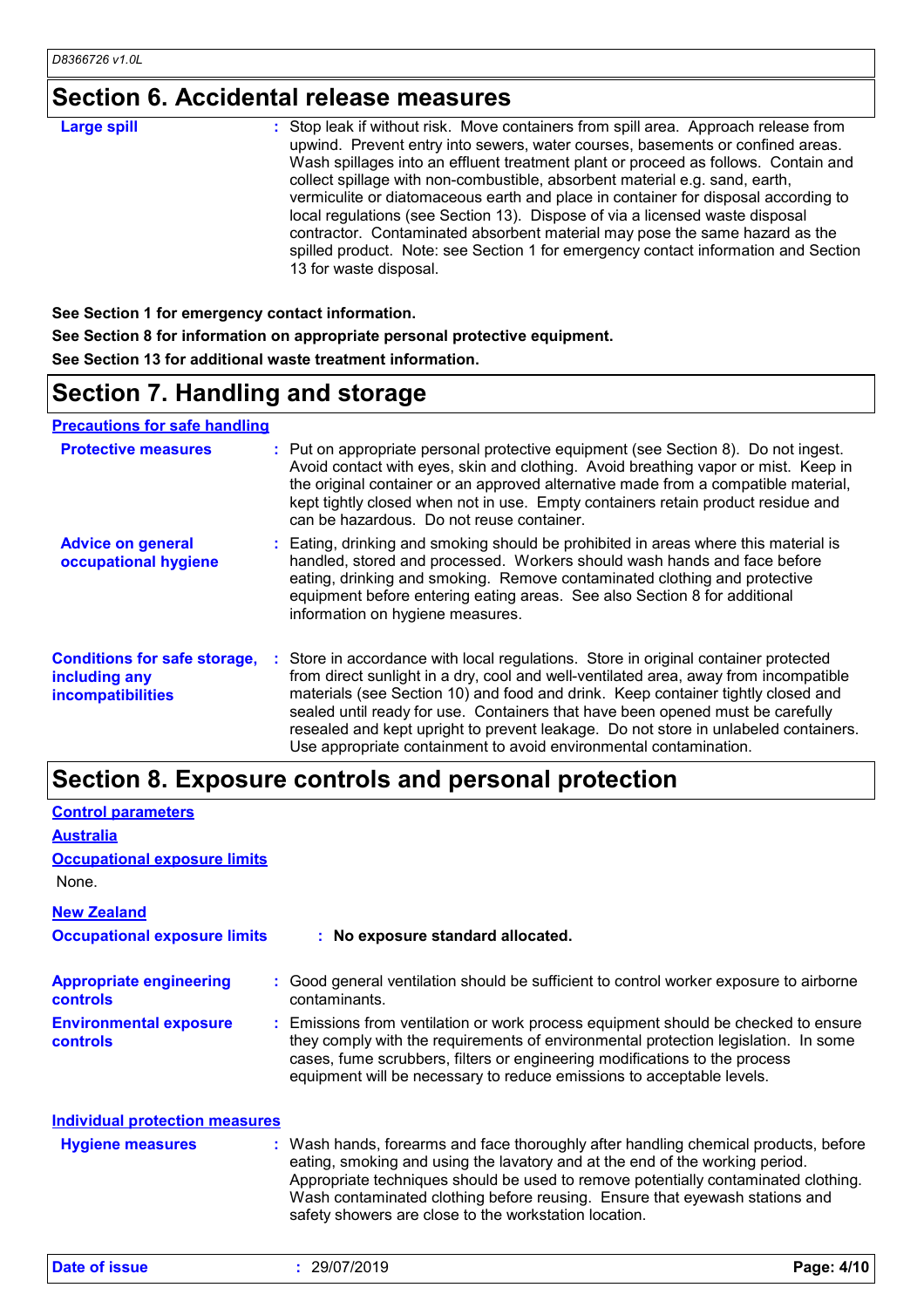# **Section 8. Exposure controls and personal protection**

| <b>Eye/face protection</b><br><b>Skin protection</b> | Safety eyewear complying with an approved standard should be used when a risk<br>assessment indicates this is necessary to avoid exposure to liquid splashes, mists,<br>gases or dusts. If contact is possible, the following protection should be worn,<br>unless the assessment indicates a higher degree of protection: chemical splash<br>goggles.                                                                   |
|------------------------------------------------------|--------------------------------------------------------------------------------------------------------------------------------------------------------------------------------------------------------------------------------------------------------------------------------------------------------------------------------------------------------------------------------------------------------------------------|
|                                                      |                                                                                                                                                                                                                                                                                                                                                                                                                          |
| <b>Hand protection</b>                               | : Considering the parameters specified by the glove manufacturer, check during use<br>that the gloves are still retaining their protective properties. It should be noted that<br>the time to breakthrough for any glove material may be different for different glove<br>manufacturers. In the case of mixtures, consisting of several substances, the<br>protection time of the gloves cannot be accurately estimated. |
| <b>Body protection</b>                               | : Personal protective equipment for the body should be selected based on the task<br>being performed and the risks involved and should be approved by a specialist<br>before handling this product.                                                                                                                                                                                                                      |
| <b>Other skin protection</b>                         | : Appropriate footwear and any additional skin protection measures should be<br>selected based on the task being performed and the risks involved and should be<br>approved by a specialist before handling this product.                                                                                                                                                                                                |
| <b>Respiratory protection</b>                        | : Based on the hazard and potential for exposure, select a respirator that meets the<br>appropriate standard or certification. Respirators must be used according to a<br>respiratory protection program to ensure proper fitting, training, and other important<br>aspects of use.                                                                                                                                      |

# **Section 9. Physical and chemical properties**

| <b>Appearance</b>                                 |                                                                      |
|---------------------------------------------------|----------------------------------------------------------------------|
| <b>Physical state</b>                             | : Liquid. [Clear]                                                    |
| <b>Color</b>                                      | : Yellow.                                                            |
| Odor                                              | Lemon                                                                |
| <b>Odor threshold</b>                             | Not available.                                                       |
| <b>Melting point</b>                              | Not available.                                                       |
| <b>Boiling point</b>                              | Not available.                                                       |
| <b>Flash point</b>                                | Closed cup: >93.3°C (>199.9°F)                                       |
| <b>Evaporation rate</b>                           | Not available.                                                       |
| <b>Flammability (solid, gas)</b>                  | : Not available.                                                     |
| Lower and upper explosive<br>(flammable) limits   | : Not available.                                                     |
| <b>Vapor pressure</b>                             | Not available.                                                       |
| <b>Vapor density</b>                              | Not available.                                                       |
| <b>Relative density</b>                           | 1.003 to 1.013                                                       |
| <b>Solubility</b>                                 | Easily soluble in the following materials: cold water and hot water. |
| <b>Solubility in water</b>                        | : Not available.                                                     |
| <b>Partition coefficient: n-</b><br>octanol/water | : Not available.                                                     |
| <b>Auto-ignition temperature</b>                  | : Not available.                                                     |
| <b>Decomposition temperature</b>                  | : Not available.                                                     |
| <b>Viscosity</b>                                  | Not available.                                                       |
| Flow time (ISO 2431)                              | Not available.                                                       |
|                                                   |                                                                      |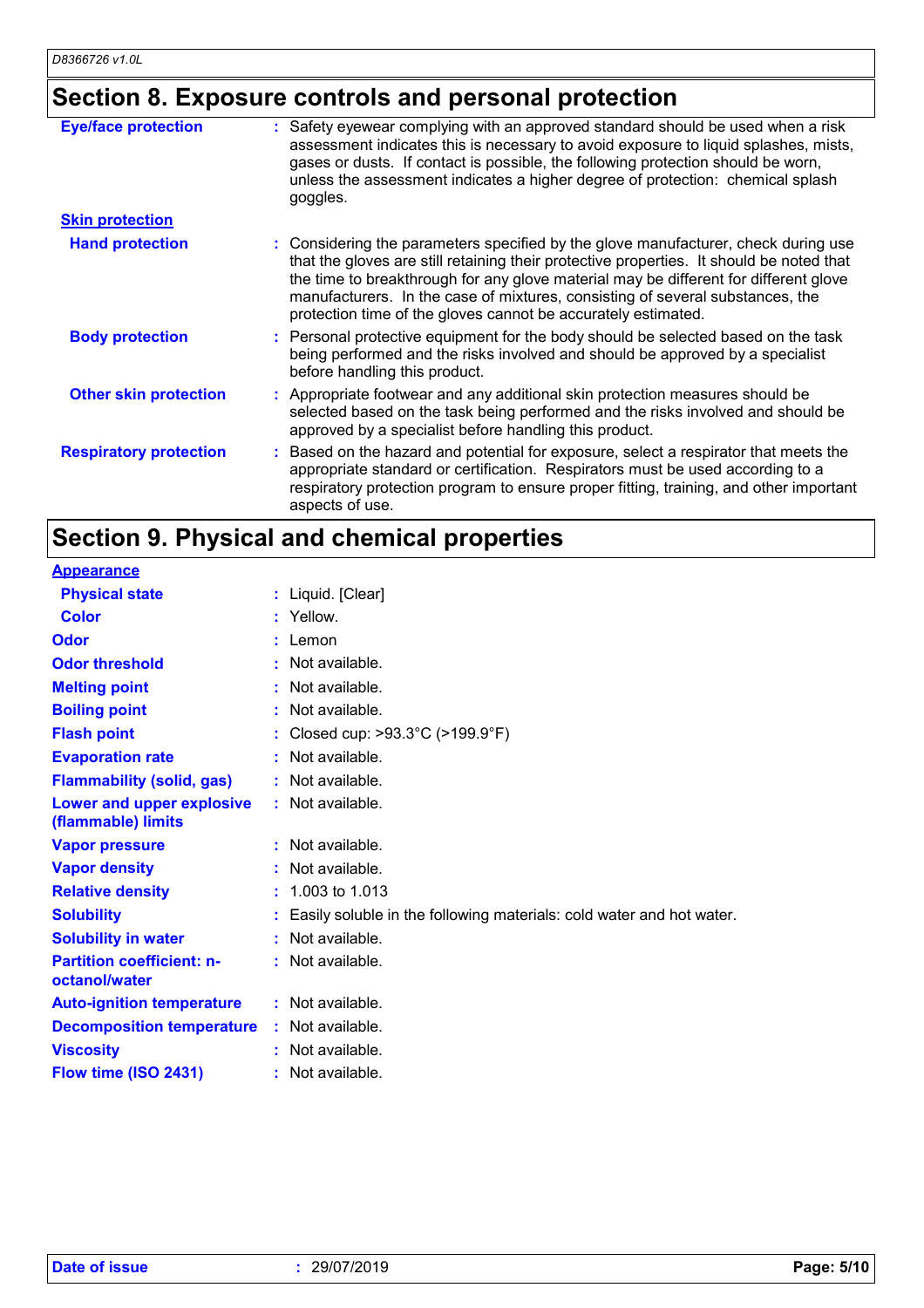### **Section 10. Stability and reactivity**

| <b>Hazardous decomposition</b><br>products   | : Under normal conditions of storage and use, hazardous decomposition products<br>should not be produced. |
|----------------------------------------------|-----------------------------------------------------------------------------------------------------------|
| <b>Incompatible materials</b>                | : No specific data.                                                                                       |
| <b>Conditions to avoid</b>                   | $:$ No specific data.                                                                                     |
| <b>Possibility of hazardous</b><br>reactions | : Under normal conditions of storage and use, hazardous reactions will not occur.                         |
| <b>Chemical stability</b>                    | : The product is stable.                                                                                  |
| <b>Reactivity</b>                            | : No specific test data related to reactivity available for this product or its ingredients.              |

### **Section 11. Toxicological information**

#### **Information on toxicological effects**

#### **Acute toxicity**

| <b>Product/ingredient name</b>                                                   | <b>Result</b>                         | <b>Species</b>       | <b>Dose</b>                          | <b>Exposure</b> |
|----------------------------------------------------------------------------------|---------------------------------------|----------------------|--------------------------------------|-----------------|
| I quaternary ammonium<br>compounds, benzyl-<br>C8-18-alkyldimethyl,<br>chlorides | LD50 Dermal                           | Rabbit               | 2848 mg/kg                           |                 |
|                                                                                  | LD50 Dermal<br>LD50 Oral<br>LD50 Oral | Rabbit<br>Rat<br>Rat | 3413 mg/kg<br>344 mg/kg<br>398 mg/kg |                 |

**Conclusion/Summary :** Based on available data, the classification criteria are not met.

#### **Irritation/Corrosion**

| <b>Product/ingredient name</b>                                                            | <b>Result</b>          | <b>Species</b> | <b>Score</b> | <b>Exposure</b>           | <b>Observation</b> |
|-------------------------------------------------------------------------------------------|------------------------|----------------|--------------|---------------------------|--------------------|
| I quaternary ammonium<br>  compounds, benzyl-<br>C8-18-alkyldimethyl,<br><b>chlorides</b> | Skin - Severe irritant | Rabbit         |              | $ 25 \text{ milligrams} $ |                    |

**Conclusion/Summary**

**Skin :** Based on Calculation Method: Causes skin irritation.

**Eyes :** Based on Calculation method: Causes serious eye irritation.

**Respiratory :** Based on available data, the classification criteria are not met.

**Sensitization**

| <b>Product/ingredient name</b>                                                 | <b>Route of</b><br><b>exposure</b> | <b>Species</b> | <b>Result</b>   |
|--------------------------------------------------------------------------------|------------------------------------|----------------|-----------------|
| quaternary ammonium<br>compounds, benzyl-<br>C8-18-alkyldimethyl,<br>chlorides | skin                               | Guinea pig     | Not sensitizing |

#### **Conclusion/Summary**

**Skin :** Based on available data, the classification criteria are not met.

**Respiratory :** Based on available data, the classification criteria are not met.

**Mutagenicity**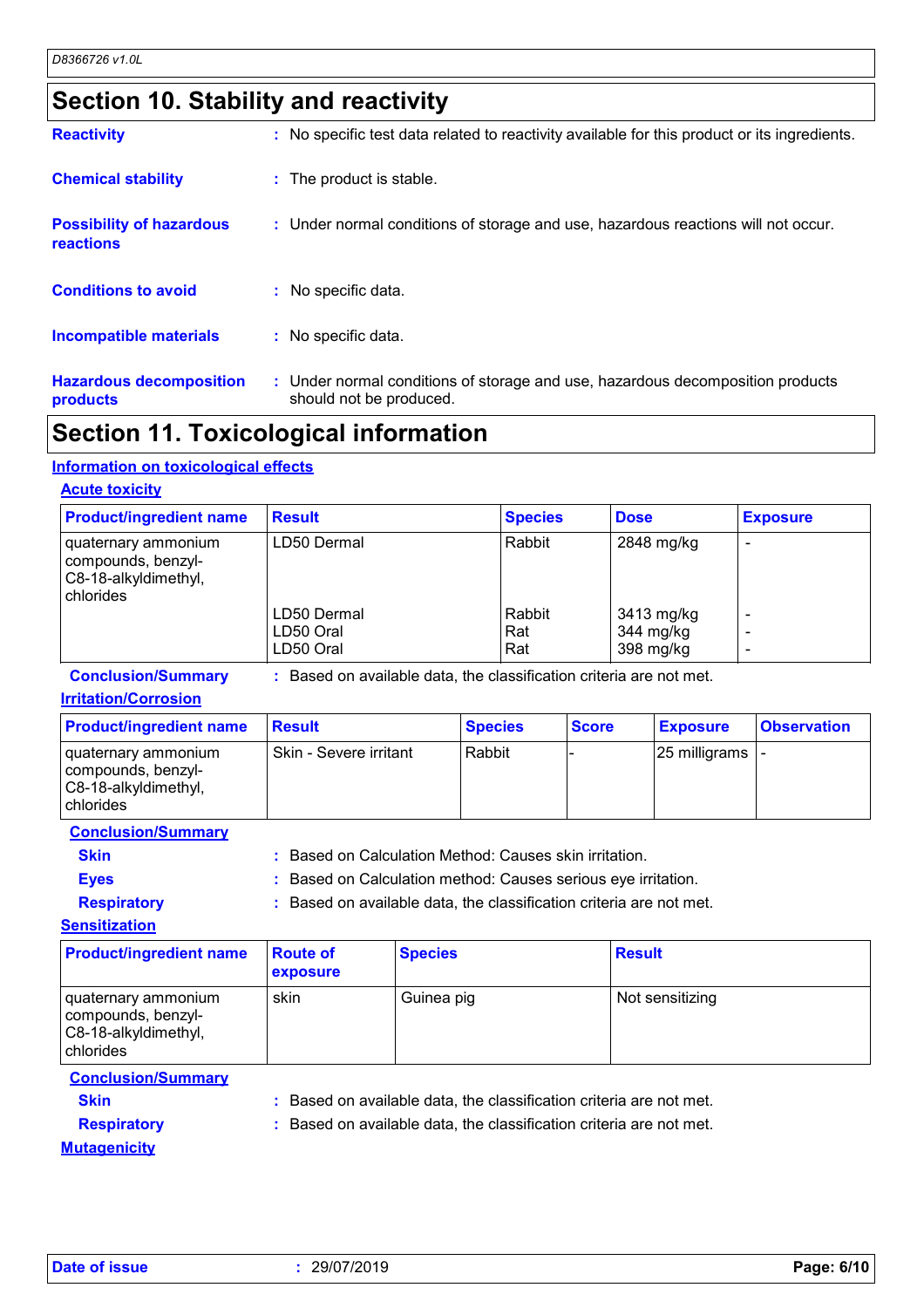# **Section 11. Toxicological information**

| <b>Product/ingredient name</b>                                                 | <b>Test</b>                                                                                | <b>Experiment</b>                                                            | <b>Result</b> |
|--------------------------------------------------------------------------------|--------------------------------------------------------------------------------------------|------------------------------------------------------------------------------|---------------|
| quaternary ammonium<br>compounds, benzyl-<br>C8-18-alkyldimethyl,<br>chlorides | OECD 471 - Bacterial<br><b>Reverse Mutation Test</b>                                       | Experiment: In vitro<br>Subject: Bacteria                                    | Negative      |
|                                                                                | OECD 473 -<br>Mammalian<br>Chromosamal<br><b>Aberration Test</b>                           | Experiment: In vitro<br>Subject: Mammalian-Animal                            | Negative      |
|                                                                                | <b>OECD 476 -</b><br><b>Mammalian Cell Gene</b><br><b>Mutation Test</b>                    | Experiment: In vitro<br>Subject: Mammalian-Animal                            | Negative      |
| <b>Conclusion/Summary</b>                                                      |                                                                                            | : Based on available data, the classification criteria are not met.          |               |
| <b>Carcinogen</b><br>Not available.                                            |                                                                                            |                                                                              |               |
| <b>Conclusion/Summary</b>                                                      |                                                                                            | : Based on available data, the classification criteria are not met.          |               |
| <b>Reproduction toxicity</b><br>Not available.                                 |                                                                                            |                                                                              |               |
| <b>Conclusion/Summary</b>                                                      |                                                                                            | : Based on available data, the classification criteria are not met.          |               |
| <b>Teratogenicity</b>                                                          |                                                                                            |                                                                              |               |
| Not available.                                                                 |                                                                                            |                                                                              |               |
| <b>Conclusion/Summary</b>                                                      |                                                                                            | : Based on available data, the classification criteria are not met.          |               |
| <b>Specific target organ toxicity (single exposure)</b>                        |                                                                                            |                                                                              |               |
| Not available.                                                                 |                                                                                            |                                                                              |               |
| <b>Specific target organ toxicity (repeated exposure)</b>                      |                                                                                            |                                                                              |               |
| Not available.                                                                 |                                                                                            |                                                                              |               |
| <b>Aspiration hazard</b><br>Not available.                                     |                                                                                            |                                                                              |               |
| Information on the likely<br>routes of exposure                                | : Not available.                                                                           |                                                                              |               |
| <b>Potential acute health effects</b>                                          |                                                                                            |                                                                              |               |
| <b>Eye contact</b>                                                             | : Causes serious eye irritation.                                                           |                                                                              |               |
| <b>Inhalation</b>                                                              |                                                                                            | No known significant effects or critical hazards.                            |               |
| <b>Skin contact</b>                                                            | Causes skin irritation.                                                                    |                                                                              |               |
| <b>Ingestion</b>                                                               |                                                                                            | : No known significant effects or critical hazards.                          |               |
|                                                                                |                                                                                            | Symptoms related to the physical, chemical and toxicological characteristics |               |
|                                                                                |                                                                                            |                                                                              |               |
| <b>Eye contact</b>                                                             | : Adverse symptoms may include the following:<br>pain or irritation<br>watering<br>redness |                                                                              |               |
| <b>Inhalation</b>                                                              | : No specific data.                                                                        |                                                                              |               |
| <b>Skin contact</b>                                                            | irritation<br>redness                                                                      | : Adverse symptoms may include the following:                                |               |

#### **Short term exposure**

| Date of issue | 29/07/2019 | Page: 7/10 |
|---------------|------------|------------|
|---------------|------------|------------|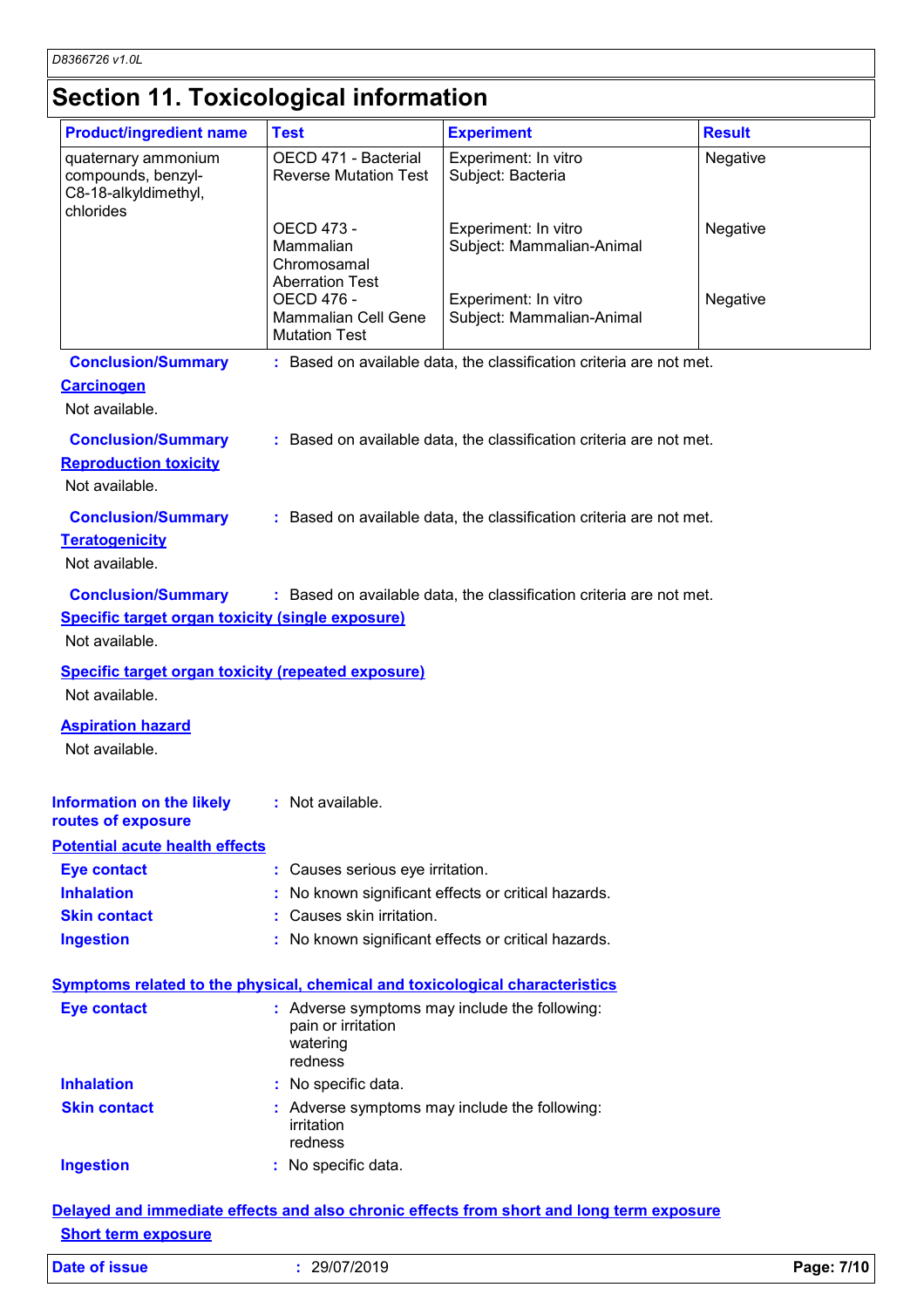### **Section 11. Toxicological information**

| <b>Potential immediate</b><br>effects             | $:$ Not available.                                                  |
|---------------------------------------------------|---------------------------------------------------------------------|
| <b>Potential delayed effects : Not available.</b> |                                                                     |
| <b>Long term exposure</b>                         |                                                                     |
| <b>Potential immediate</b><br><b>effects</b>      | : Not available.                                                    |
| <b>Potential delayed effects : Not available.</b> |                                                                     |
| <b>Potential chronic health effects</b>           |                                                                     |
| Not available.                                    |                                                                     |
| <b>Conclusion/Summary</b>                         | : Based on available data, the classification criteria are not met. |
| <b>General</b>                                    | : No known significant effects or critical hazards.                 |
| <b>Carcinogenicity</b>                            | : No known significant effects or critical hazards.                 |
| <b>Mutagenicity</b>                               | : No known significant effects or critical hazards.                 |
| <b>Teratogenicity</b>                             | : No known significant effects or critical hazards.                 |
| <b>Developmental effects</b>                      | : No known significant effects or critical hazards.                 |
| <b>Fertility effects</b>                          | : No known significant effects or critical hazards.                 |
|                                                   |                                                                     |

#### **Numerical measures of toxicity**

|  | <b>Acute toxicity estimates</b> |
|--|---------------------------------|
|  |                                 |

| Route | <b>ATE value</b> |
|-------|------------------|
| Oral  | 23271.3 mg/kg    |

# **Section 12. Ecological information**

#### **Toxicity**

| <b>Product/ingredient name</b>                                                 | <b>Result</b>                                                     | <b>Species</b>                      | <b>Exposure</b>      |
|--------------------------------------------------------------------------------|-------------------------------------------------------------------|-------------------------------------|----------------------|
| quaternary ammonium<br>compounds, benzyl-<br>C8-18-alkyldimethyl,<br>chlorides | Acute EC50 0.016 mg/l                                             | Daphnia                             | 48 hours             |
|                                                                                | Acute LC50 64 ppb Fresh water<br>Chronic EC10 0.009 mg/l          | Fish - Oncorhynchus mykiss<br>Algae | 96 hours<br>72 hours |
| <b>Conclusion/Summary</b>                                                      | Based on available data, the classification criteria are not met. |                                     |                      |

#### **Persistence and degradability**

**Conclusion/Summary :** The surfactant(s) contained in this preparation complies (comply) with the biodegradability criteria as laid down in Regulation (EC) No.648/2004 on detergents. Data to support this assertion are held at the disposal of the competent authorities of the Member States and will be made available to them, at their direct request or at the request of a detergent manufacturer.

| <b>Product/ingredient name</b>                                                    | <b>Aquatic half-life</b> | <b>Photolysis</b> | Biodegradability |
|-----------------------------------------------------------------------------------|--------------------------|-------------------|------------------|
| l quaternary ammonium<br>compounds, benzyl-<br>IC8-18-alkyldimethyl,<br>chlorides |                          |                   | <b>Readily</b>   |

#### **Bioaccumulative potential**

Not available.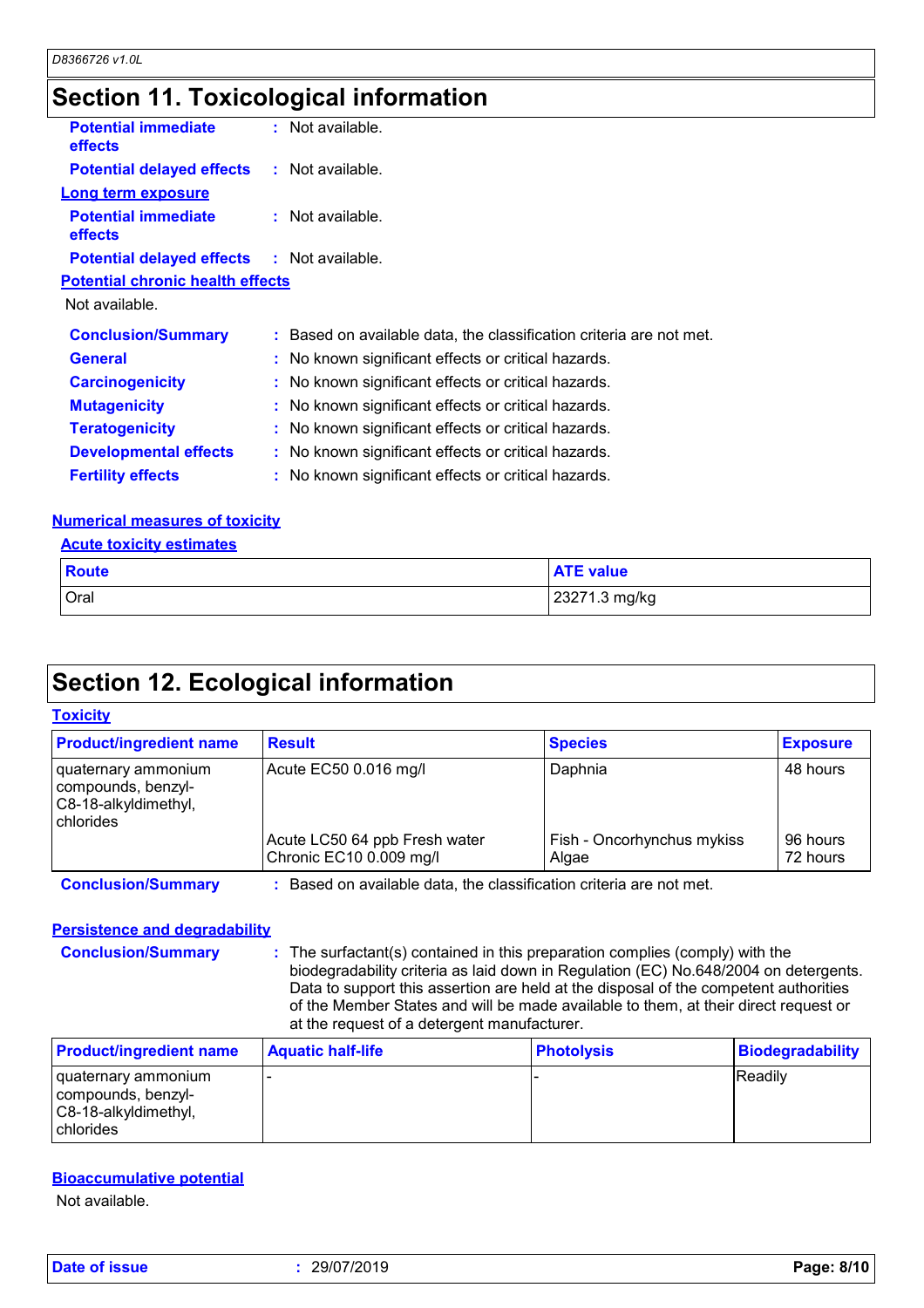# **Section 12. Ecological information**

#### **Mobility in soil**

**Soil/water partition coefficient (K**<sub>oc</sub>)

**:** Not available.

**Other adverse effects :** No known significant effects or critical hazards.

### **Section 13. Disposal considerations**

The generation of waste should be avoided or minimized wherever possible. Disposal of this product, solutions and any by-products should at all times comply with the requirements of environmental protection and waste disposal legislation and any regional local authority requirements. Dispose of surplus and nonrecyclable products via a licensed waste disposal contractor. Waste should not be disposed of untreated to the sewer unless fully compliant with the requirements of all authorities with jurisdiction. Waste packaging should be recycled. Incineration or landfill should only be considered when recycling is not feasible. This material and its container must be disposed of in a safe way. Care should be taken when handling emptied containers that have not been cleaned or rinsed out. Empty containers or liners may retain some product residues. Avoid dispersal of spilled material and runoff and contact with soil, waterways, drains and sewers. **Disposal methods :**

### **Section 14. Transport information**

|                                      | <b>ADG</b>               | <b>ADR/RID</b> | <b>IMDG</b>    | <b>IATA</b>    |  |
|--------------------------------------|--------------------------|----------------|----------------|----------------|--|
| <b>UN number</b>                     | Not regulated.           | Not regulated. | Not regulated. | Not regulated. |  |
| <b>UN proper</b><br>shipping name    | $\overline{\phantom{0}}$ |                |                |                |  |
| <b>Transport hazard</b><br>class(es) | $\overline{\phantom{a}}$ | ٠              |                |                |  |
| <b>Packing group</b>                 | $\overline{\phantom{a}}$ | ٠              |                |                |  |
| <b>Environmental</b><br>hazards      | No.                      | No.            | No.            | No.            |  |

**Special precautions for user Transport within user's premises:** always transport in closed containers that are **:** upright and secure. Ensure that persons transporting the product know what to do in the event of an accident or spillage.

**Transport in bulk according to Annex II of MARPOL and the IBC Code :** Not available.

### **Section 15. Regulatory information**

| <b>Standard Uniform Schedule of Medicine and Poisons</b>    |                                                                        |            |
|-------------------------------------------------------------|------------------------------------------------------------------------|------------|
| Not scheduled                                               |                                                                        |            |
|                                                             | <b>Model Work Health and Safety Requiations - Scheduled Substances</b> |            |
| No listed substance                                         |                                                                        |            |
| <b>Australia inventory (AICS)</b>                           | : All components are listed or exempted.                               |            |
| <b>New Zealand Inventory of</b><br><b>Chemicals (NZIoC)</b> | : All components are listed or exempted.                               |            |
| <b>HSNO Group Standard</b>                                  | : Cleaning Products (Subsidiary Hazard)                                |            |
| <b>HSNO Approval Number</b>                                 | : HSR002530                                                            |            |
| Date of issue                                               | 29/07/2019                                                             | Page: 9/10 |